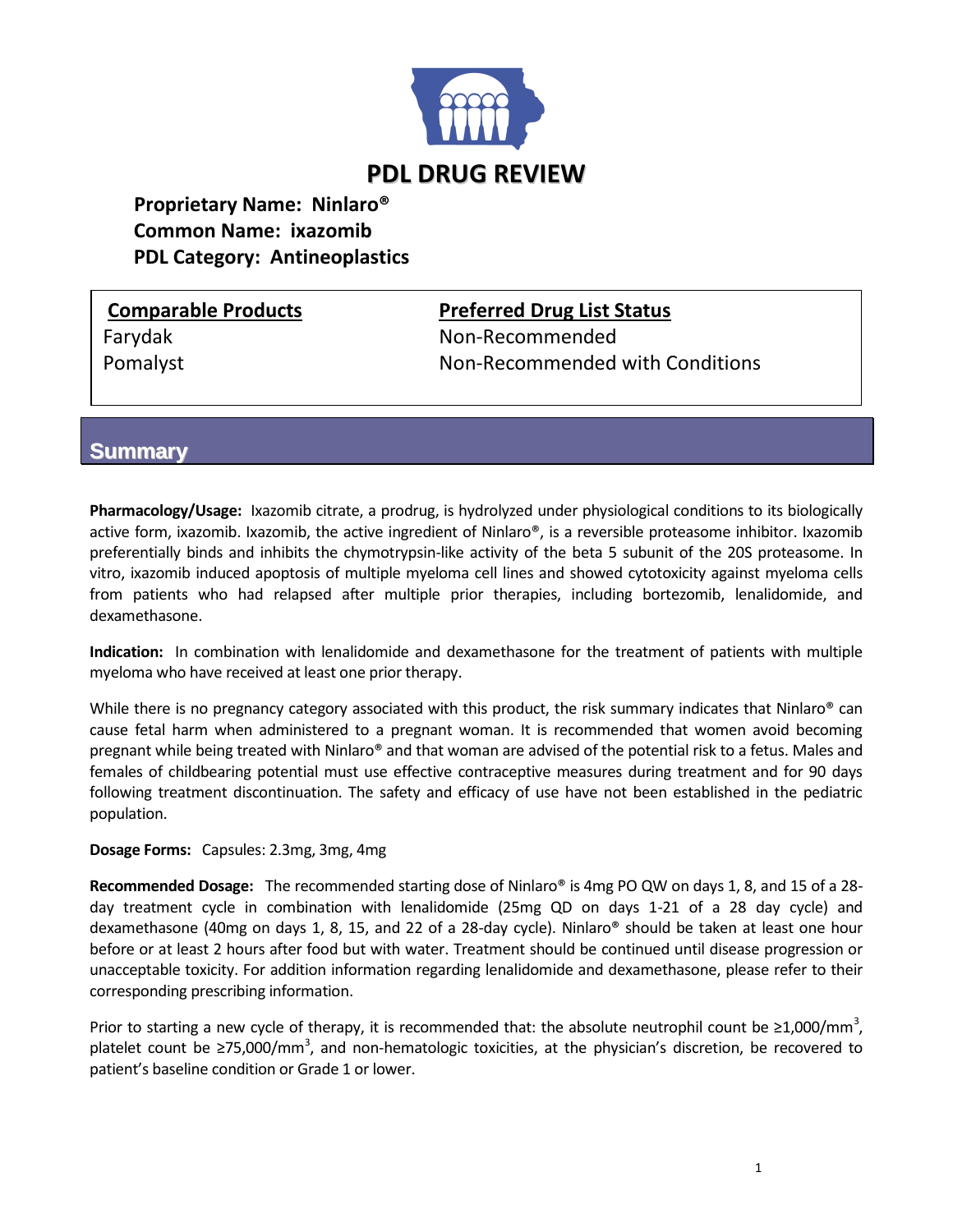It is recommended to reduce the starting dose of Ninlaro<sup>®</sup> to 3mg in patients with moderate or severe hepatic impairment, as well as with patients with severe renal impairment or end-stage renal disease (ESRD) requiring dialysis. Please refer to the prescribing information regarding specific recommendations/actions for Ninlaro® dose modifications due to adverse reactions.

**Drug Interactions:** It is recommended to avoid concomitant use of Ninlaro® with strong CYP3A inducers, such as rifampin, phenytoin, carbamazepine, and St. John's Wort.

**Common Adverse Drug Reactions:** *Listed % incidence for adverse drug reactions= reported % incidence for drug (Ninlaro® plus lenalidomide/dexamethasone) minus reported % incidence for placebo plus lenalidomide/dexamethasone. Please note that an incidence of 0% means the incidence of the active drug was the same as or less than placebo.* The most frequently reported adverse events included upper respiratory tract infections (5%), peripheral neuropathies (7%), diarrhea (6%), constipation (9%), nausea (5%), vomiting (11%), rash (8%), back pain (5%), and edema peripheral (7%). Reported lab abnormalities include thrombocytopenia (24%) and neutropenia (1%). Eye disorders (10%) were also reported, with the most common reported being blurred vision (3%), dry eye (4%), and conjunctivitis (5%).

Reported adverse events that may require dose modifications include thrombocytopenia, neutropenia, rash, peripheral neuropathy, or other non-hematological toxicities.

**Contraindications:** There are currently no contraindications listed with this product.

**Manufacturer:** Millennium Pharmaceuticals, a wholly owned subsidiary of Takeda Pharmaceutical Company

**Analysis:** There was one randomized, double-blind, placebo-controlled, multicenter study to assess the safety and efficacy of Ninlaro<sup>®</sup> that included patients (N=722) with relapsed and/or refractory multiple myeloma who had received at least one prior treatment. Patients who were refractory to lenalidomide or proteasome inhibitors were excluded from the study. Patients were randomized to Ninlaro®, lenalidomide, and dexamethasone or to placebo, lenalidomide, and dexamethasone, and they continued treatment until disease progression or unacceptable toxicity.

The efficacy of Ninlaro® was assessed by progression-free survival (PFS) per the 2011 International Myeloma Working Group (IMWG) Consensus Uniform Response Criteria per a blinded independent review committee. Results suggested that there was a statistically significant improvement in PFS of the Ninlaro® regimen as compared to the placebo regimen. Results are illustrated in the table below.

|                                   | Ninlaro <sup>®</sup> regimen | Placebo regimen |
|-----------------------------------|------------------------------|-----------------|
| Progression-Free Survival (PFS)   |                              |                 |
| PFS Events, N (%)                 | 129 (36%)                    | 157 (43%)       |
| Median, months                    | 20.6                         | 14.7            |
| Hazard Ratio, P-value             | $0.74; p=0.012$              |                 |
| Response Rate                     |                              |                 |
| Overall Response Rate, N (%)      | 282 (78%)                    | 259 (72%)       |
| <b>Complete Response</b>          | 42 (12%)                     | 24 (7%)         |
| <b>Very Good Partial Response</b> | 131 (36%)                    | 117 (32%)       |
| Partial Response                  | 109 (30%)                    | 118 (33%)       |

The median time to response was 1.1 months with the Ninlaro® regimen as compared to 1.9 months with the placebo regimen. In addition, the median duration was response was 20.5 months as compared to 15 months, respectively.

A planned interim overall survival (OS) analysis was performed, with 35% of the required number of deaths for final OS analysis. An overall survival benefit was not demonstrated, as there were 81 deaths in the Ninlaro® regimen as compared with 90 deaths in the placebo regimen.